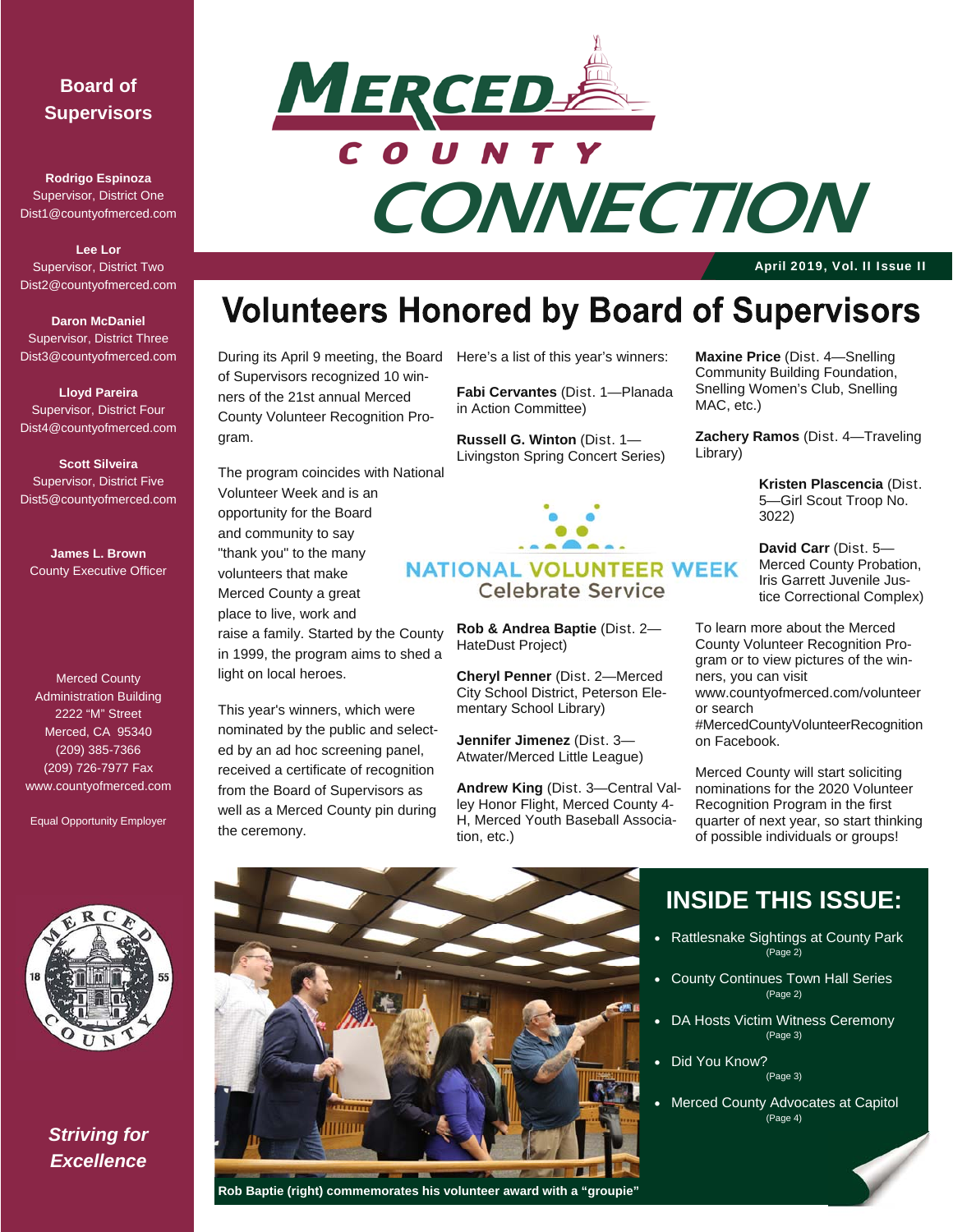## **Rattlesnakes Sighted at County Park**

#### *County receiving reports of rattlesnakes at Henderson Park*

As Indiana Jones would say, "Snakes, why did it have to be snakes?"

Recently, Merced County Parks and Recreation has received multiple reports of rattlesnake sightings at Henderson Park near Snelling. While this is natural habitat for snakes, they become more active and visible when the weather warms up.

County Parks and Recreation staff has posted caution signs and is working to clean up public areas that could serve as hiding places for rattlesnakes. However, when you're in their natural habitat, there is always risk of encountering a rattlesnake.

Please use caution when visiting County parks or other natural habitats where you may encounter wildlife. Always watch where you step, listen and avoid walking through tall grass/brush.

If you or someone you know is ever bitten by a rattlesnake, stay calm and get to a hospital immediately. Do not use a tourniquet or try to suck out the venom.

Rattlesnake sightings at County Parks can be reported to Parks and Rec. at 209-385-7426.



**Rattlesnakes vary in color, but can be identified by their triangular heads and jointed rattles on their tails** 



**Supervisor Daron McDaniel (background) and Atwater City Manager Lori Waterman (foreground) share a laugh with a constituent at Merced County's Atwater Town Hall** 

## **Supervisors Host Sweeping Series of Town Halls throughout County**

#### *Events provide opportunity to connect with and learn about County*

This month, Merced County continued its 10-part series of town hall meetings throughout the community.

The meetings are hosted by the respective District Supervisor and include department heads from nearly two-dozen Merced County agencies.

The meetings provide an opportunity for residents to chat with their Supervisor, meet department heads and staff, hear updates from the County, and ask questions.

So far, topics of conversation have ranged from roads, to economic development, to public safety.

"As County Supervisors, we're always available for the communities in which we serve, but this is an important time for us to bring our agencies out and have a direct discussion with constituents," said Chairman Lloyd Pareira of the Merced County Board of Supervisors. "We want the public to know that we're here for them and we care."

As of the publication of this newsletter, there are three town halls left in Gustine (6 p.m. April 29 at the Al Goman Community Center), Merced (6 p.m. May 7 at the Merced County Administration Building), and Planada (6 p.m. May 15 at the Planada Elementary School Cafeteria).

www.countyofmerced.com/townhalls





**Supervisor Scott Silveira addresses a packed crowd at the Merced County Town Hall Meeting in Santa Nella**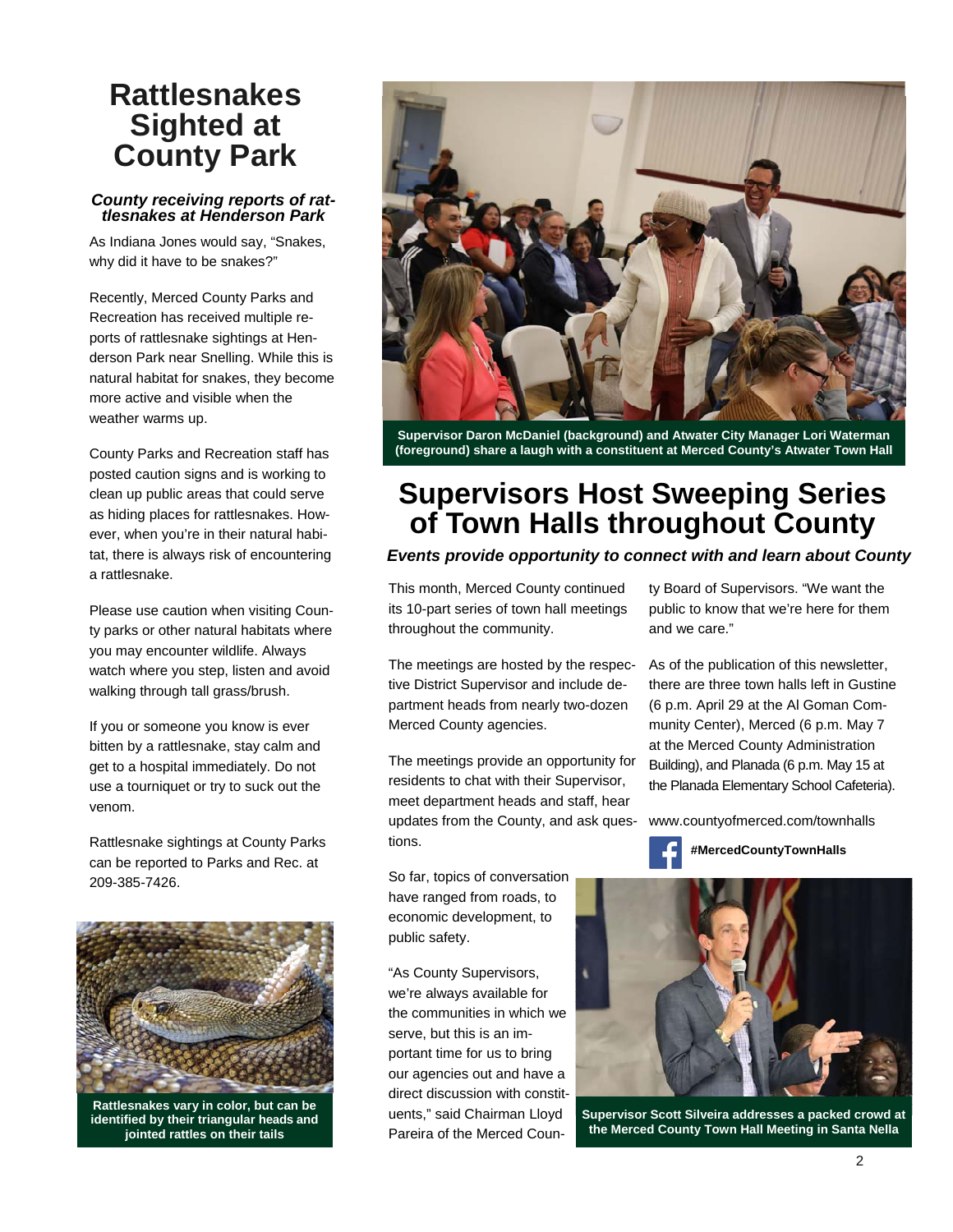## **Did You Know?**

#### **POTHOLE REPORTING:**

Did you know that there are three different ways to report potholes and other hazards on County roads in unincorporated areas? By phone, website and mobile application. Here's how:

**Phone:** 209-385-7601

#### **Website:** Visit

www.countyofmerced.com/roads and click on "Road Service Request."

#### **Mobile App.:** On Merced

County's mobile app, you can click on "Report a Hazard," take a photo, enter the location and describe the issue. To get the app on an Android/Google Play, search "Merced County" and download. For iPhones, download the "CivicMobile" app, open it and search "Merced County."

#### **COMMUNITY CLEANUPS:**

Did you know that every year, the Public Works Department hosts multiple community cleanup events throughout Merced County? These events allow residents to dispose of tires, appliances, and other throwaway items for a greatly reduced fee—\$1 for small cars, \$2 for trucks, vans and station wagons, \$3 for trailers less than 8 feet, and \$4 for trailers longer than 8 feet. More details are available at www.countyofmerced.com/ communitycleanup.

There are three community cleanups left this year:

**Dos Palos Y:** Saturday, Oct. 5 Dos Palos Y Auction Yard

**McSwain:** Saturday, Oct. 19 Quinley Ave. (South of Moran Ave.)

**Planada:** Saturday, Nov. 2 Broadway (between Mills St. and Fremont St.)



**#MercedCountyRoads #DYKMercedCounty #StayInformedMercedCounty** 



**CHP Officer Jason Tipler assists individuals as they tie "remembrance cards" to a tree** 

## **District Attorney's Office Hosts Victim Witness Ceremony at Courthouse Park**

A solemn ceremony at Courthouse Park letting those in attendance know that in April served as a time for families to remember and honor their loved ones who were lost to violence.

victims and their families have the support of her office and the community.

Lewis said the ceremony is an important

Known as the "National Crime Victims' Rights Week" ceremony, the annual event is organized by the District Attorney's Office and promotes victims' rights and services.

During the event,

*"These individuals were someone's friend, family member, neighbor ... they're left with the grief of losing a loved one, and we need to be there for them." -District Attorney Kimberly Lewis* 

time for the community to come together to remember those who were lost to violence.

"It's important for us to set aside the time to pause and remember these victims," Lewis said afterward. "These individuals were someone's

families displayed photos of their loved ones and tied "remembrance cards" to special trees that were planted in remembrance of victims.

District Attorney Kimberly Lewis addressed the crowd during the ceremony, for the Future."

friend, family member, neighbor ... they're left with the grief of losing a loved one, and we need to be there for them."

This year's Victims' Rights Week theme was "Honoring Our Past. Creating Hope